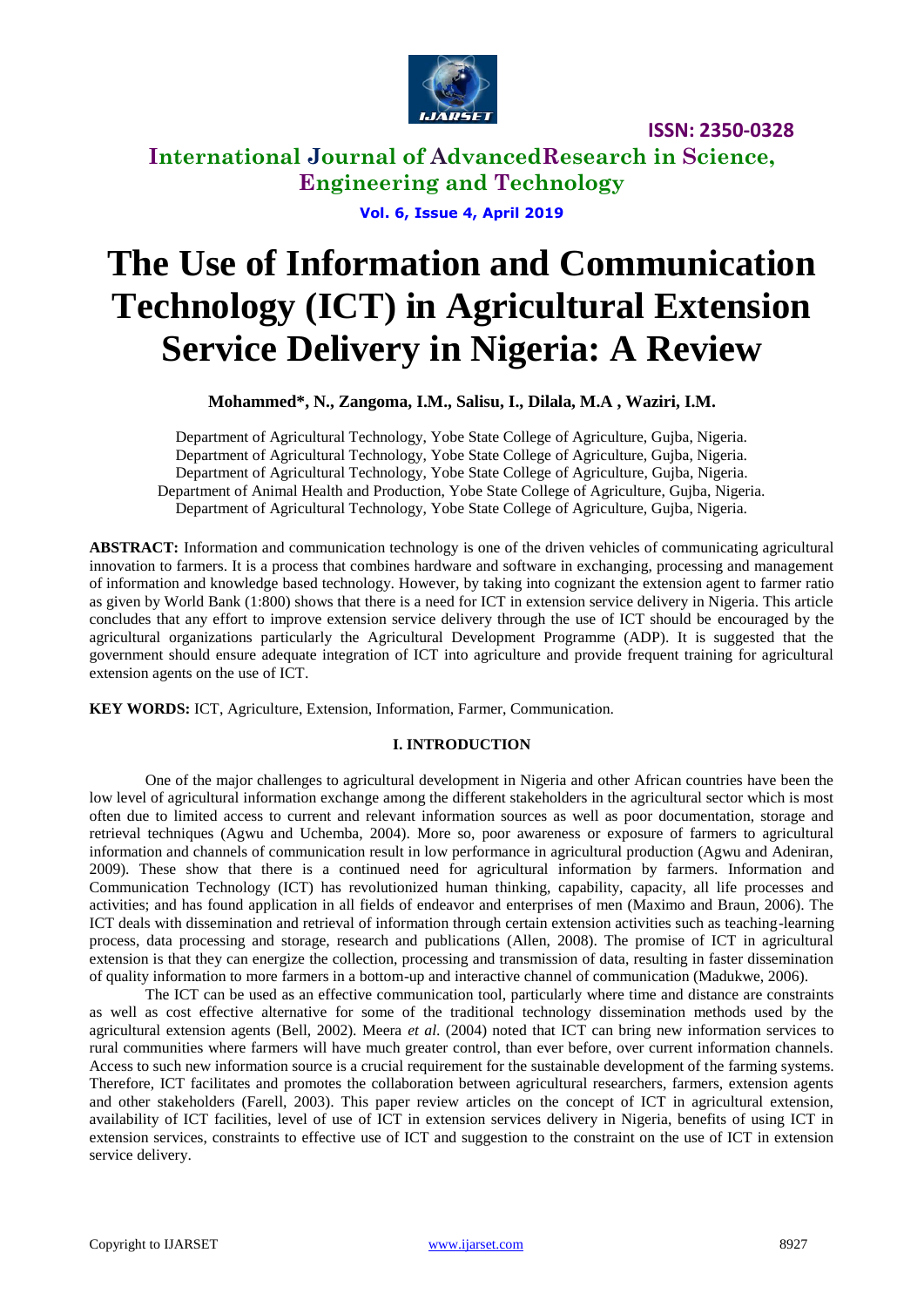

# **International Journal of AdvancedResearch in Science, Engineering and Technology**

### **Vol. 6, Issue 4, April 2019**

### **II. CONCEPT OF ICT IN AGRICULTURAL EXTENSION SERVICE**

Extension has been recently defined as a system that facilitates the access of farmers, their organizations and other market actors to knowledge, information and technologies (Christoplos, 2010). Agricultural Extension is an important public service with the widest range of responsibility for agricultural and rural development (Adeyanju *et al.,* 2015). Therefore, availability of agricultural information among its users for agricultural and rural development cannot be over emphasized. Agricultural information creates awareness among farmers about agricultural technologies for adoption which is needed for overall development of agriculture and for the improvement of living standard of farmers (Bello and Obinne, 2012).

The ICT is an umbrella term that includes communication and application devices such as radios, televisions, computers, cell phones, mobile phones, satellite etc (Agwu, 2012). It can also be referred to as the integration of telecommunications, computers as well as necessary software, middleware, storage, and audio-visual systems, which enable the use of ICT in agriculture vital and are increasingly fast all over the world (Lio and Liu, 2006). The ICT in agricultural extension and rural development play a significant role in providing a medium through with farmers and rural dwellers have adequate access to agricultural information (Technical Centre for Agricultural and Rural Corporation, 2008).

### **III. AVAILABILITY OF ICT FACILITIES IN AGRICULTURAL EXTENSION SERVICES**

Different forms of ICT devices are found in Nigeria. It is expected that these available forms of ICT devices should be effectively utilized by extension agents to enhance agricultural extension service delivery. The available ICT facilities are grouped into Broadcast Technology, Print Technology and Telecommunication/Computer Based Technology (Okon, 2005). Broadcast technology refers to the broadcast media such as radio, projectors, media van etc. Print technology includes print media such as newspapers, magazines, bulletins, posters, calendar of work, newsletters, leaflets, pamphlets etc. The Telecommunication/computer based technologies include telephones, global system and mobile system, computers, facsimile (fax), electronic mail service (e-mail), CD-ROM, internet etc.

Chadwick (2003), Flor and Hazelman (2004) and Arokoyo (2005) broadly highlighted on the available ICT"s in Nigeria to include: radio, television, telephone, world wide web (www), short messages (SMS), cameras, video, email, computer, CD-ROM, DVD, groupware, rural radio (RR), web publishing, and search engines. Oroyokot (2003) stated that among all the available ICT facilities used in extension services, access to radio is extensive compare to any other ICT with 4 in 10 persons living in the rural areas possessing radio.

#### **IV. LEVEL OF USE OF ICT IN EXTENSION SERVICE DELIVERY IN NIGERIA**

### **A. LEVEL OF USE OF ICT AMONG EXTENSION AGENTS**

Isiaka *et al*. (2009) opined that, most of the extension workers were not really conscious of the fact that ICT devices such as computer, internet and GSM can be used to efficiently accomplish numerous functions in extensions service delivery. The result of the mean score analysis with cut-off of 2.5 shows that the respondents utilized radio ( $\bar{x}$  = 3.0), television ( $\bar{x} = 2.8$ ), phones ( $\bar{x} = 3.0$ ), prints/libraries ( $\bar{x} = 2.8$ ) and cassette recorder/player ( $\bar{x} = 2.9$ ) to a great extent in their farming activities. While internet ( $\bar{x} = 2.2$ ), projector ( $\bar{x} = 1.8$ ) and GIS ( $\bar{x} = 1.0$ ) recorded low level of utilization by the respondents. Salau and Saingbe (2008) reported that 56.22% of the sampled extension workers used ICT items such as telephones, internet, radio, television, video films/camera and power point for agricultural extension activities. They concluded that more education and awareness is required to improve the level of use of ICTs by extension workers.

Yakubu *et al*. (2013) studied the use of ICTs among extension agents in Kano state, Nigeria. The result revealed that the entire extension agents (100%) use radio while (99.6%) use television, (98.2%) telephone, (92.3%) camera, (90.1%) DVD, (80.1%) video, (78.3%) computer and (67.0%) printer. There was however, a low usage of web publishing (0.5%), fax (4.1%), scanner (10.9%), CD-ROM (21.3%), search engine (30.8%), web (31.2%), e-mail (37.1%) and satellite (45.3%). The result implies that majority of the extension agents had adopted one ICT or the other.

Agwu *et al*. (2008) revealed that out of 24 ICT facilities listed, the one that were frequently used by the researchers includes internet ( $\bar{x} = 2.25$ ), television set ( $\bar{x} = 2.07$ ), radio set ( $\bar{x} = 2.25$ ), printer ( $\bar{x} = 2.02$ ), flash drive ( $\bar{x}$ )  $= 2.10$ ), diskette ( $\bar{x} = 2.20$ ), computers ( $\bar{x} = 2.20$ ), UPS ( $\bar{x} = 2.08$ ), mobile phone ( $\bar{x} = 2.58$ ), and e-mail ( $\bar{x} = 2.30$ ). The result also indicate that, only 4 out of the 24 ICT facilities were frequently used by the extension workers and these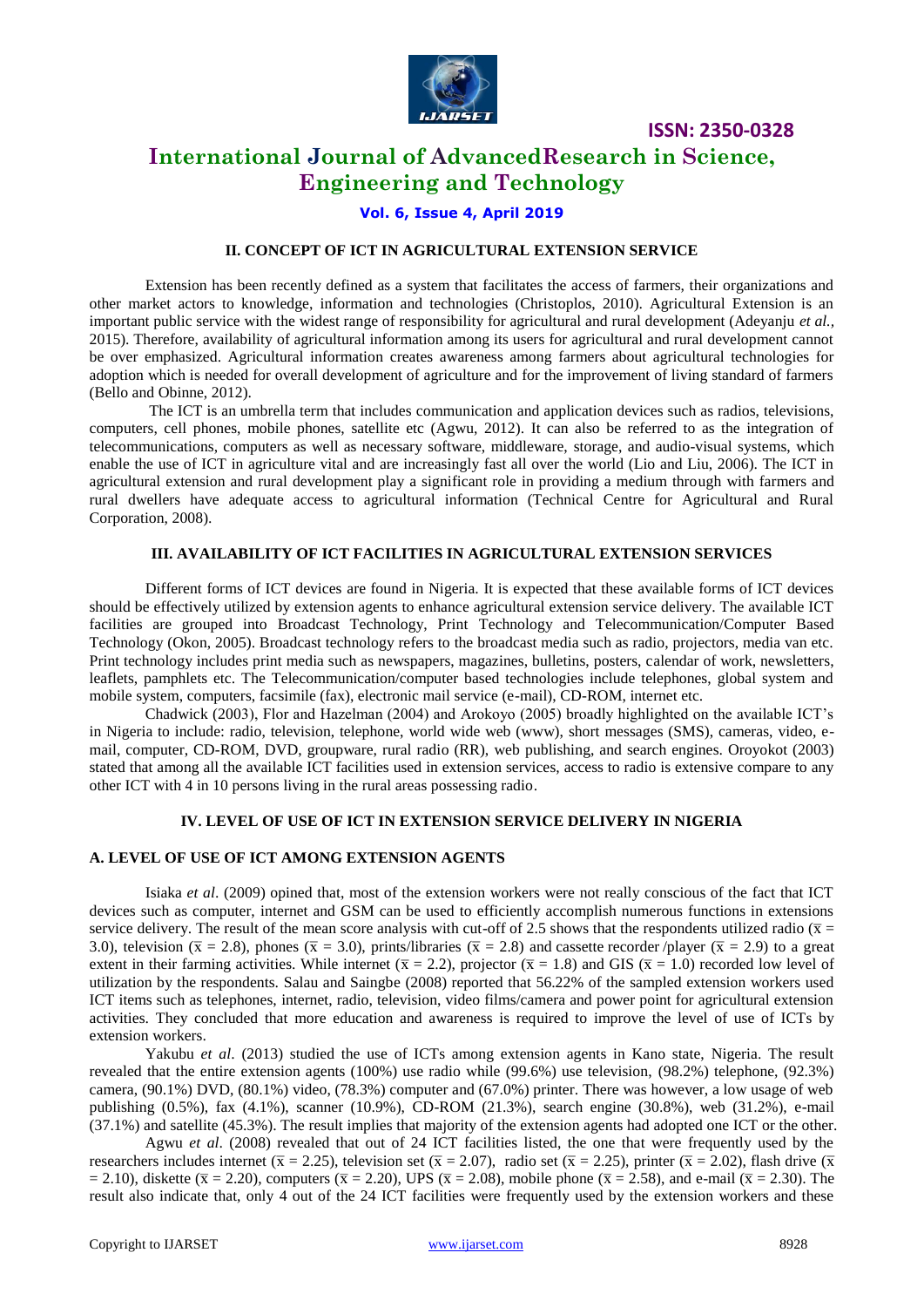

# **International Journal of AdvancedResearch in Science, Engineering and Technology**

# **Vol. 6, Issue 4, April 2019**

include video player ( $\bar{x} = 2.00$ ), television ( $\bar{x} = 2.10$ ), radio set ( $\bar{x} = 2.58$ ) and mobile phones ( $\bar{x} = 2.55$ ), while the other ICT facilities were not frequently used. This shows a very low level of digital ICTs utilization by the extension workers, especially the computer facilities. This implies that a large majority of the extension personnel and farmers will not have access to many useful materials found in the internet. Despite the fact that internet is a formidable source of information on recent developments in the field of agricultural extension (Agwu and Chah, 2007).

### **B. LEVEL OF USE OF ICT AMONG FARMERS**

Olaniyi (2013) revealed that the level of utilization of different ICT facilities among the respondents include radio with weighted mean score (WMS) of 2.98, followed by television (2.97) and mobile phone (2.93). Newspaper, CD-ROM, VCD/CD and computer were ranked 5th, 6th and 7th respectively. Other ICT facilities used by farmers include e-mail, website and use of flash drive, were ranked among the least ICT used by the poultry farmers in the study area. This implies that, radio, television and mobile phone are the most often used ICTs by the respondents. This may be due to various advantages attached to these ICT facilities.

Chukwunonso *et al.* (2012) studied the adoption of ICT in agriculture in Adamawa state, Nigeria. The study revealed that, 1 (2.5%) farmer admit to the use of computer, 5 (12.5%) of the farmers use internet service while 31 (77.5%) make use of telephone and GSM respectively. The result shows that, majority of the farmers use ICT in the course of their farming activities as 36 out of 40 respondents (comprising of 90%) asserts to the use of ICTs while 4 (comprising of 10%) do not use ICTs.

# **V. BENEFITS OF USING ICT IN EXTENSION SERVICE DELIVERY**

1. The ICT as a developmental tool can enhance the livelihoods of small scale farmers. This is due to the fact that ICTs represents greatest package to date for self-education, distance learning, and sustainable development (Mohan, 2001). Agwu and Chah (2007) reaffirms that ICTs has become the most effective method of training, informing and disseminating proven technologies to farmers; this is because an extension workers can learn new technologies, rainfall forecast, and commodity prices among others and use that information to advice farmers.

2. The ICT has an instrumental value for other related innovation; the internet for example, is very beneficial in providing opportunities for distance education and training, which helps in overcoming the problems of location and lack of time balancing career. More so, publications from the internet are downloaded instead of paper format, thereby allowing access to information unlike before where one has to go to library (Fillip, 2000).

3. The use of knowledge management, web portals with pertinent production and marketing information has been tried in some communities in Asia and Africa with some challenges which are impossible to overcome. Evidence also suggests that the technology is effectively used in some countries in Africa with remarkable success on market price information, weather forecast and information on storage facilities (World Bank, 2011).

4. Knowledge and information are the major drivers of social and economic transformation in the world. This is because they help transfer technology, support learning, assist problem-solving and enable farmers to become more actively integrated in agricultural knowledge and information system (Christoplos and Kidd, 2000).

5. The use of ICT in extension provides several benefits, such as agricultural extension and advisory service, which brings incredible opportunities and has the potential of enabling the empowerment of farming communities and market information etc. (Davis and Asenso-okyere, 2010; World Bank, 2011). For example , the International Rice Research Institute (IRRI) launch a program called Nutrient manager for rice mobile (NMRice-Mobile) to provide Philippine rice farmers with advises through their mobile phone on optimal timing, amount and type of fertilizer to apply to their crop to maximize production and profit and reduce waste (IRRI, 2011).

6. The ICTs are used in distribution and supply chain management and traceability to increase efficiency and predictability to reduce spoilage. Examples are the diary sector and agribusiness in Kenya; fruit and vegetable supply system in Mali and Ghana (Payne *et al*., 2010).

7. In Nigeria, market information is provided through short message (SMS) so that small farm holders have access to daily agricultural commodity prices, extension agents and channels to sell or bid text messages. For example, cassava growers receive market information through a new initiative known as the integrated cassava project. Its information is based on phones, internet and online market price. The services obtained by the cassava growers" include: prices, demand volumes and offers, trade assistance, training, SMS alerts and technical messages (Pyramids Research, 2010).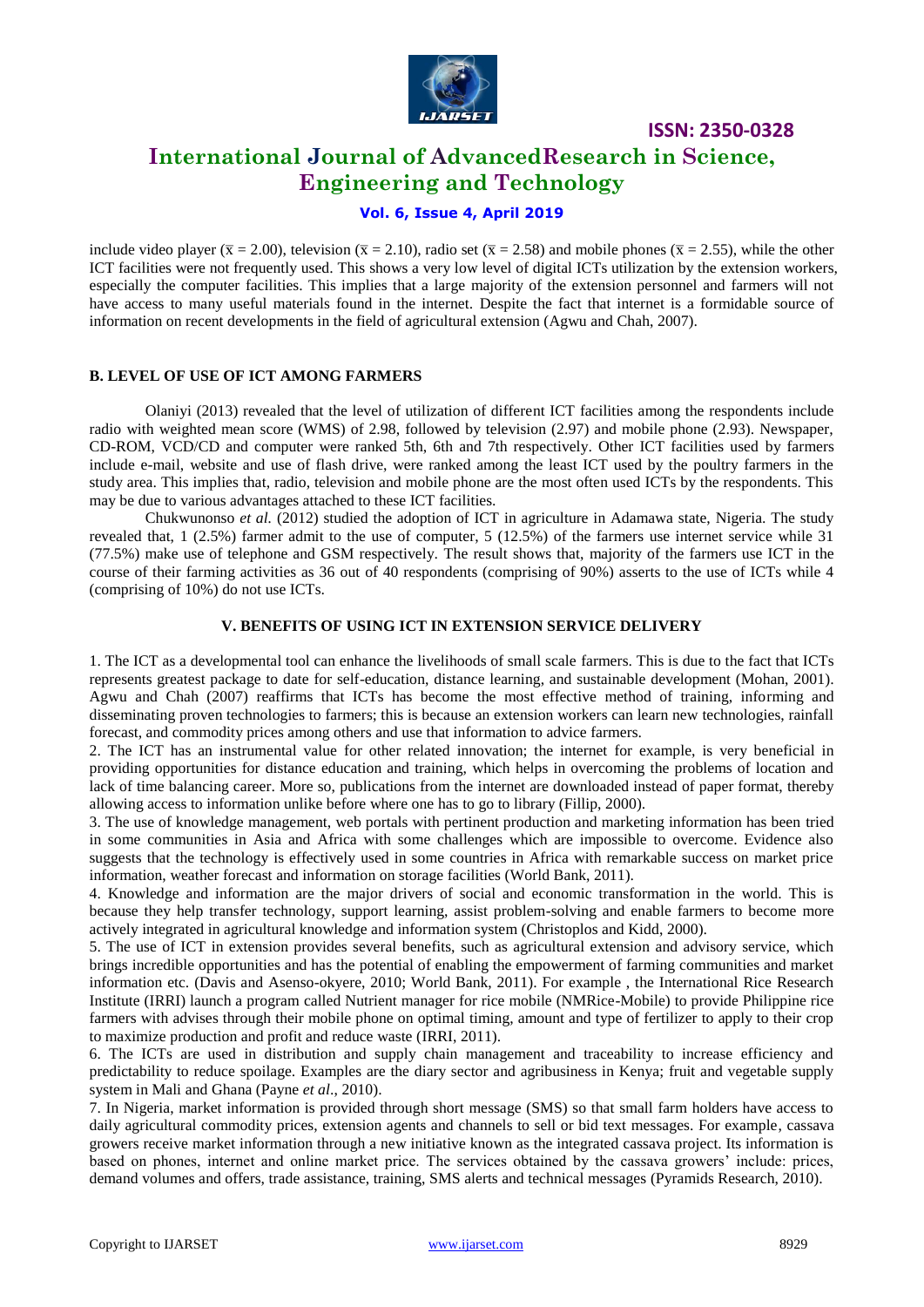

# **International Journal of AdvancedResearch in Science, Engineering and Technology**

## **Vol. 6, Issue 4, April 2019**

### **VI. CONSTRAINTS TO EFFECTIVE USE OF ICT IN EXTENSION SERVICE DELIVERY**

Arokoyo (2003) observed that the adoption and utilization of ICTs in agriculture are constrained among other problems by inadequate infrastructure, limited human resources capacity, absence of national policies and low ICTs literacy. The major constraints affecting the use of ICT are erratic and unstable power supply, difficulty in connectivity, low level of readiness on the part of research and extension organizations to embrace the use of ICTs, high costs of telephone services, limited access to computers, lack of communication policy, high level of rural poverty and illiteracy, limited access to world wide data bases on CD-ROM or DVD due to foreign exchange constraints (Arokoyo, 2005).

According to Chadwick (2003) and Mukesh *et al*. (2010), there are specific constraints limiting ICT utilization by agricultural extension officers and farmers. These are as follows:

1. Poor ICT infrastructural development on which ICTs depend on such as epileptic and fluctuating power supplies determines the length at which ICTs will be utilized.

2. High charges for radio/television presentations.

3. High cost of access/interconnectivity (non-functioning telecommunication systems). Most rural areas lack internet access because of poor road network, poor enabling environment, interconnectivity and high costs of ICT equipments.

4. Insufficient knowledge of ICTs. Most extension workers lack competence and confidence in handling and operation of ICT facilities because they lack training on how to handle most modern ICTs.

5. High illiteracy rates. Most farmers/extension officers are not educated and as such are not aware about the ICT benefits. Through ICT, farmers will become aware of the latest agricultural tools and methods that make farming easy instead of the use of crude method.

6. Inadequate capital.

7. Under- developed transportation networks.

8. Poor documentation, storage and retrieval techniques. Results of research in African countries are known to be available in developed countries but hardly in the country of origin due to poor documentation, storage and retrieval techniques

#### **VII. SUGGESTIONS TO THE CONSTRAINTS ON THE USE OF ICT IN EXTENSION SERVICE DELIVERY**

1. Integration of ICT to agriculture: Agricultural extension aims at improving the livelihood of farmers and high productivity, therefore integration of ICT to agriculture is a necessity. Information is an essential ingredient in agricultural administration or development programs. For example, most Nigerian farmers seldom feel the impact of agricultural innovations either because they have no access to such vital information or it is poorly disseminated.

2. Government should make ICT facilities readily available and affordable to farmers and extension agents. With this made possible, farmers can be updated on temperature, humidity and rainfall with additional parameters such as atmospheric pressure, soil moisture and wind speed/velocity.

3. Agricultural websites should be provided to farmers and they should be directed on how to register and use the websites. This will help in dissemination of vital agricultural information such as online detailed contents, crop management techniques, fertilizers and pesticides and many other agricultural related materials.

4. There should be provision of commodity prices and market information on the internet where small scale farmers can sell their products to avoid middlemen who determine the prices to the detriment of farmers.

6. There should be steady supply of electricity for prompt ICT information on agricultural production technologies/practice. For instance, in India, "aQua technology" is applied to assist farmers. It is a farmer- expert questions and answer database supporting Indian languages. It is an online multilingual multimedia informatics laboratory that answers farmers' queries, based on location, season, crop and other information provided by farmers (Mukesh *et al*., 2010).

7. The training of extension workers should include computer literacy to enable them have access to current information and communication technologies (Aker, 2010).

#### **VIII. CONCLUSION**

Information and Communication Technologies have great potentials in improving agricultural extension service delivery in Nigeria. In order to curb with the challenges of information and dissemination of agricultural messages or innovation, there is a need for incorporation of ICT in extension service for better agricultural and rural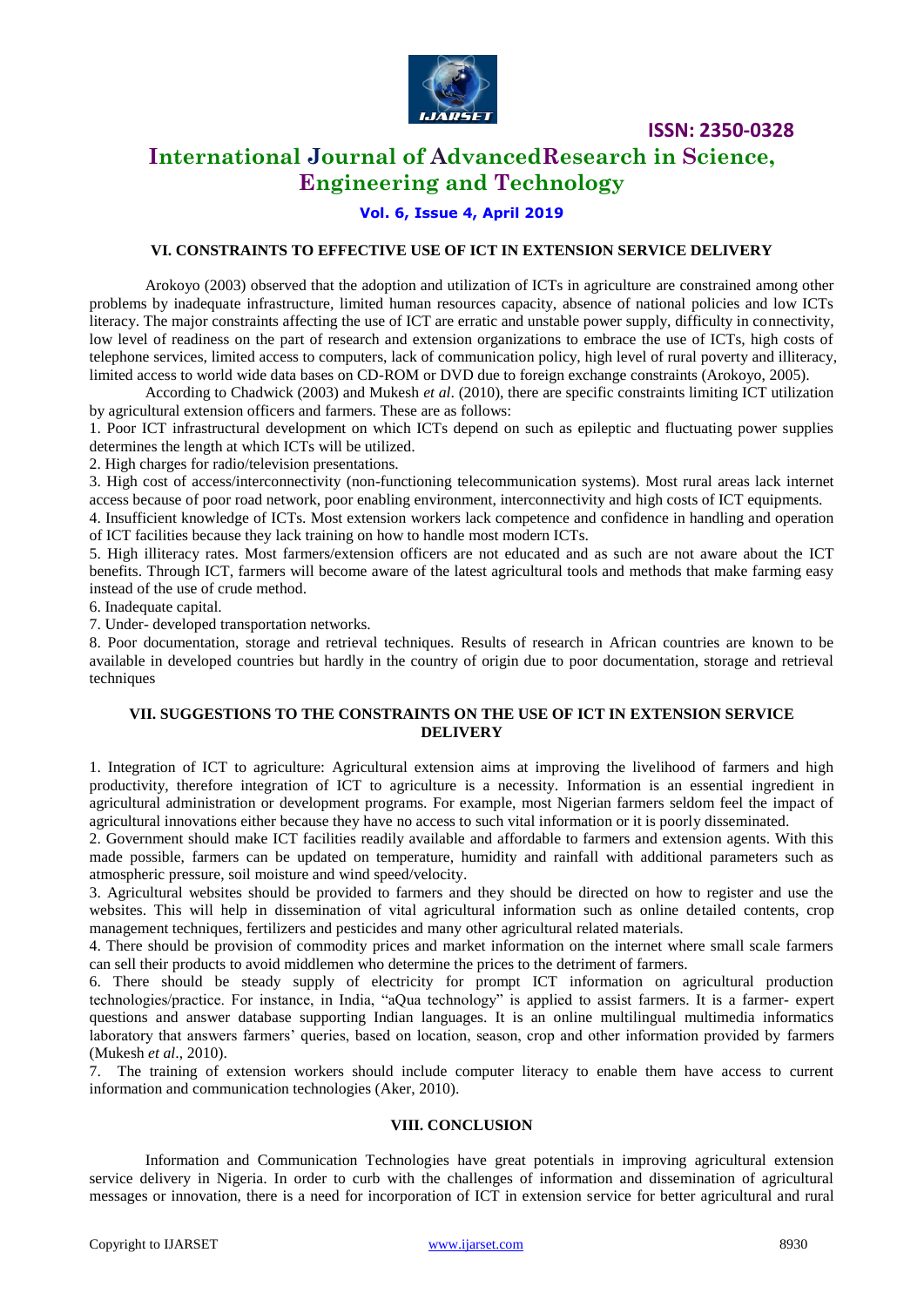

# **International Journal of AdvancedResearch in Science, Engineering and Technology**

### **Vol. 6, Issue 4, April 2019**

development. In order to keep pace with the increasing number of discoveries from various research institutes, ICT's such as computer and telecommunications should be utilized effectively because they ensure greater speed and accuracy than manual delivery methods which is mostly done through individual contacts. With proper harnessing of the potentials of ICT"s by the agricultural organization such as the ADP, Nigerian agriculture will be transformed in such a way that the farmers will have access to global knowledge system.

#### **REFERENCES**

- [1]Adeyanju, J. B., Agbelemoge, A., and Akinwumi, D. M. (2015). Utilization of Extension Information among Pig Farmers in Oke-aro Farm Settlement in Ogun State of Nigeria. *American Journal of Humanities and Social Sciences,* 3(1): 1-6.
- [2]Agwu, A. E. and Adeniran, A. A. (2009). Sources of Agricultural Information Used by Arable Crop Farmers in Isale Osun Farm Settlement, Osogbo Local Government Area of Osun State*. Journal of Agricultural Extension,* 13(1): 24-34.
- [3]Agwu, A. E. and Chah, J. N. (2007). Access and Utilization of Modern Information Communication Technologies among Extension Personnel in Benue State of Nigeria. *Proceedings of the 12th Annual Conference of Agricultural Extension Society of Nigeria (AESON), Maiduguri 4th-7th July 2007.* (pp. 7-21).
- [4]Agwu, A. E. and Uchemba, U. (2004). Congruency, Agreement and Accuracy Among Researchers, Extension Workers and Farmers on the Role of ICTs in Nigeria"s Agricultural Development. Presentation transcript. Department of Agricultural Extension, University of Nigeria.
- [5]Agwu, A. E., Uche-Mba, U. C., and Akinnagbe, O. M. (2008). Use of Information Communication Technologies (ICTs) among Researchers, Extension Workers and Farmers in Abia and Enugu States: Implications for a National Agricultural Extension Policy on ICTs*. Journal of Agricultural Extension*, 12(1): 37-49.
- [6]Agwu, E. (2012). Generations X and Y"s Adoption of Internet and Internet Banking in Nigeria: a Qualitative Study. *International Journal of Online Marketing,* 2(4): 68-81.
- [7]Aker, J. (2010). Dial "A" for Agriculture: A Review of Information and Communication Technologies for Agricultural Extension in Developing Countries. Tufts University.
- [8]Allen, B. E. (2008). The legal and e-commerce Environment Today. Thomson learning, pp. 741:15

[9]Arokoyo, T. (2003). ICTs in the Transformation of Agricultural Extension: The Case of Nigeria, Paper Presented at the 6th Consultative Expert Meeting of CTA"s Observatory on ICTs, Wageningen, 23rd - 25th September.

- [10]Arokoyo, T. (2005). ICTs Application in Agricultural Extension Service Delivery. In: Adedoyin, S.F. (Ed): *Agricultural Extension in Nigeria*. 1st edition. Ilorin: Published by Agricultural Extension Society of Nigeria (AESON), pp. 245-251.
- [11]Bell, C. (2002) "Internet Delivery of Short Courses for Farmers: A Case Study of a Course on Precision Agriculture", RIRDC Publication No.02/085, Rural Research and Development Corporation, Canberra.
- [12]Bello, M. and Obinne, C. P. O. (2012). Problems and Prospects of Agricultural Information Sources Utilization by Small Scale Farmers: A Case from Nasarawa State of Nigeria*. Journal of Communication,* 3(2): 91-98.
- [13]Chadwick, B. P. (2003). Knowledge Technologies for Sustainable Development: Future Direction in Agriculture and ICTs at USAID, Win rock International, USA.
- [14]Christoplos, I. (2010). Mobilizing the Potential of Rural and Agricultural Extension. Rome: Food and Agriculture Organization of the United Nations (FAO) and the Global Forum for Rural Advisory Services (GFRAS).
- [15]Christoplos, I. and Kidd, A. (2000). Guide for Monitory Evaluation and Joint Analysis of Pluralistic Extension Support. Neuchatel Group Corporation, Canberra.
- [16]Chukwunonso, F., Abubakar M., and Obidi, N. (2012). The Adoption of Information and Communication Technology (ICT) in Agriculture in Adamawa State, Nigeria**.** *African Journal of Agricultural Research and Development*, 5(3): 79-85.
- [17]Davis, K. E. and Asenso-Okyere, K. (2010). Innovative Models of Agricultural Extension: Global Perspectives and Implications for Indian System. Paper Presented at the NAARMIFPRI Workshop on Redesigning Agricultural Extension in India: Challenges and Opportunities, August 20-21.
- [18]Farell, C.O. (2003). Virtual Extension- Research Communication Network (VERCON). Proceedings of the ICTs observatory meeting, 23rd 25th September, 2003. Wageningen, The Netherlands, pp. 9.Extension, 10: 27-39.
- [19]Fillip, B. (2000). Distance Education in Africa: New Technologies and New Opportunities. Japan International Cooperation Agency, USA.
- [20]Flor, A. and Hazelman, M. (2004). Regional Prospects and Initiatives for Bridging the Rural Digital Divide. AFITA/WCC joint Congress on IT in Agriculture, pp. 2-4.
- [21]International Rice Research Institute (IRRI), (2011). Higher Rice Production; A Phone Call Away for Pilipino Farmers.
- [22]Isiaka, B. T., Lawal-Adebowale, O. A., and Oyekunle, O. (2009). Agricultural Extension Agents" Awareness of ICT Potentials and Training Needs on Usage for Improved Extension Service Delivery in Selected South-west States. *Nigerian Journal of Humanities, Social Science and Creative Arts,* 4(1): 18-30.
- [23]Lio, M. and Liu, M. C. (2006). ICT and agricultural productivity: Evidence from Cross-country Data. Agricultural Economics, 34, pp. 221- 228.
- [24]Madukwe, M. C. (2006). Delivery of Agricultural Extension Services to Farmers in Developing Countries. Markets in Niger State Nigeria. *American Economic Journal: Applied Economics*, 2(3): 46-59.
- [24]Maximo, T. and Von Braun, J. (2006). Information and Communication Technologies for Development and Poverty Reduction: The Potential of Telecommunications. London: Johns Hopkins University Press.
- [25]Meera, S.N; Jhamtani, A; and Rao, D.U.M (2004) Information and Communication Technology in Agricultural Development: A comparative analysis of three projects from India. Agricultural Research and Extension Network paper No.135, pp. 20.
- [26]Mohan, U. (2001). Bridging the "Digital Divide". In: P.Pinstrup Anderson and P. Pandya- Lorch (Ed), Unfinished Agenda: Perspectives on Overcoming Hunger, Poverty and Environmental Degradation. Washington, D.C: International Food Policy Research Institute, pp. 257-265.
- [27]Mukesh, P., Deepati, T. P., and Kanini, B. (2010). ICT for Agriculture Technology Dissemination.